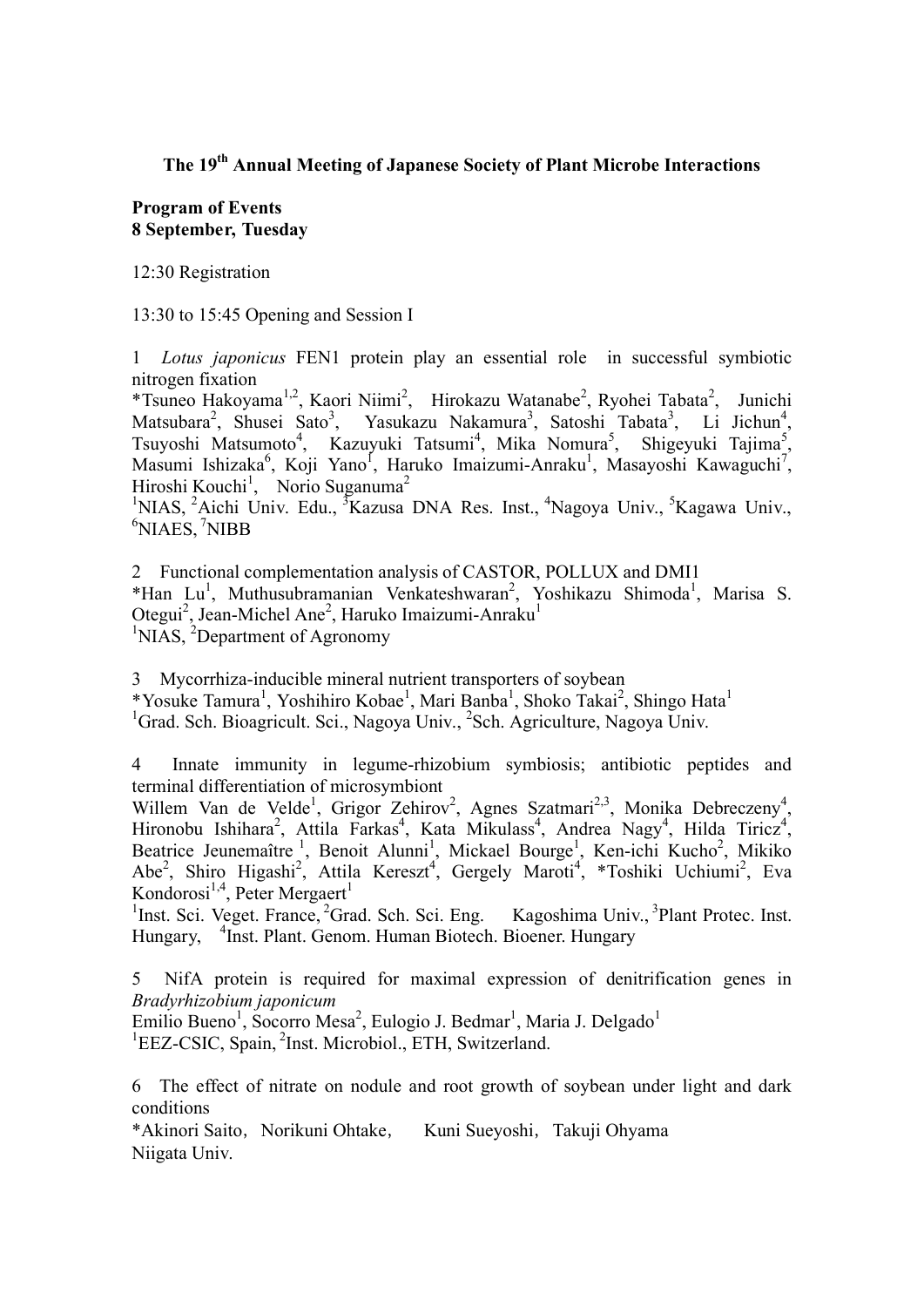7 Regulation of nodule formation and the growth of soybean by nitrogen and photosynthetic product

\*Taichi Kato, Kuni Sueyoshi, Norikuni Ohtake, Takuji Ohyama Niigata Univ.

8 Estimation of nitrogen fixation activity and diagnosis of mineral nutrition by xylem sap of soybean

\*Sakazume D<sup>1</sup>, Nagumo Y<sup>2</sup>, Ohtake N<sup>3</sup>, Sueyosi K<sup>3</sup>, Takahashi Y<sup>3</sup>, Ohyama T<sup>3</sup>. <sup>1</sup>Grad. Sch. Sci. & Technol., Niigata Univ., <sup>2</sup>Niigata Agri. Res. Inst., Crop Res. Center,  $\frac{3\text{F}}{2}$  ${}^{3}$ Fac. Agri., Niigata Univ.

9 The effects of the deep placement of fertilizer lime nitrogen on the yield and quality of the soybean.

Tanaka K<sup>1</sup>, Kaushal T<sup>1</sup>, Nagumo Y<sup>2</sup>, Takahashi Y<sup>3</sup>, Ohtake K<sup>3</sup>, Sueyoshi K<sup>3</sup>, OhyamaT<sup>3</sup>. <sup>1</sup>Grad. Sch. Sci. & Technol., Niigata Univ., <sup>2</sup>Niigata Agri. Res. Inst., Crop Res. Center,  $\frac{3\text{F}}{2}$  ${}^{3}$ Fac. Agri., Niigata Univ.

Break

16:05 to 17:35 Session II

10 Activation mechanisms of calcium calmodulin-dependent protein kinase (CCaMK) during root nodule symbiosis \*Yoshikazu Shimoda, Han Lu, Makoto Hayashi, Haruko Imaizumi-Anraku NIAS

11 Analysis of AM and RNS signaling pathway by Gain of function CCaMK. \*Naoya Takeda<sup>1</sup>, Takaki Maekawa<sup>2</sup>, Makoto Hayashi<sup>1</sup> <sup>1</sup>NIAS, <sup>2</sup>Max Planck Institute

12 Characteristics of Lotus japonicus hypernodulation mutants rdh1 and har1 vAzusa Nakajima, Yanxu Wang, Yong Yi Li, Keisuke Yokota, Toshihiro Aono, Hiroshi Oyaizu

Biotechnology Research Center, University of Tokyo

13 Community shifts of Alpha- and Gammaproteobacteria in soybean responding to different nodulation phenotypes and N levels

Seishi Ikeda<sup>1</sup>, Takashi Okubo<sup>1</sup>, Takakazu Kaneko<sup>2</sup>, Shoko Inaba<sup>1</sup>, Tomiya Maekawa<sup>3</sup>, Shima Eda<sup>1</sup>, Shusei Sato<sup>2</sup>, Satoshi Tabata<sup>2</sup>, Hisayuki Mitsui<sup>1</sup>, \*Kiwamu Minamisawa<sup>1</sup> <sup>1</sup>Graduate School of Life Sciences, Tohoku Univ., <sup>2</sup>Kazusa DNA Res. Inst., <sup>3</sup>Graduate School of Agriculture, Tohoku Univ.

14 *in planta* imaging of arbuscules using GFP fusion proteins \*Yoshihiro Kobae, Shingo Hata Nagoya Univ.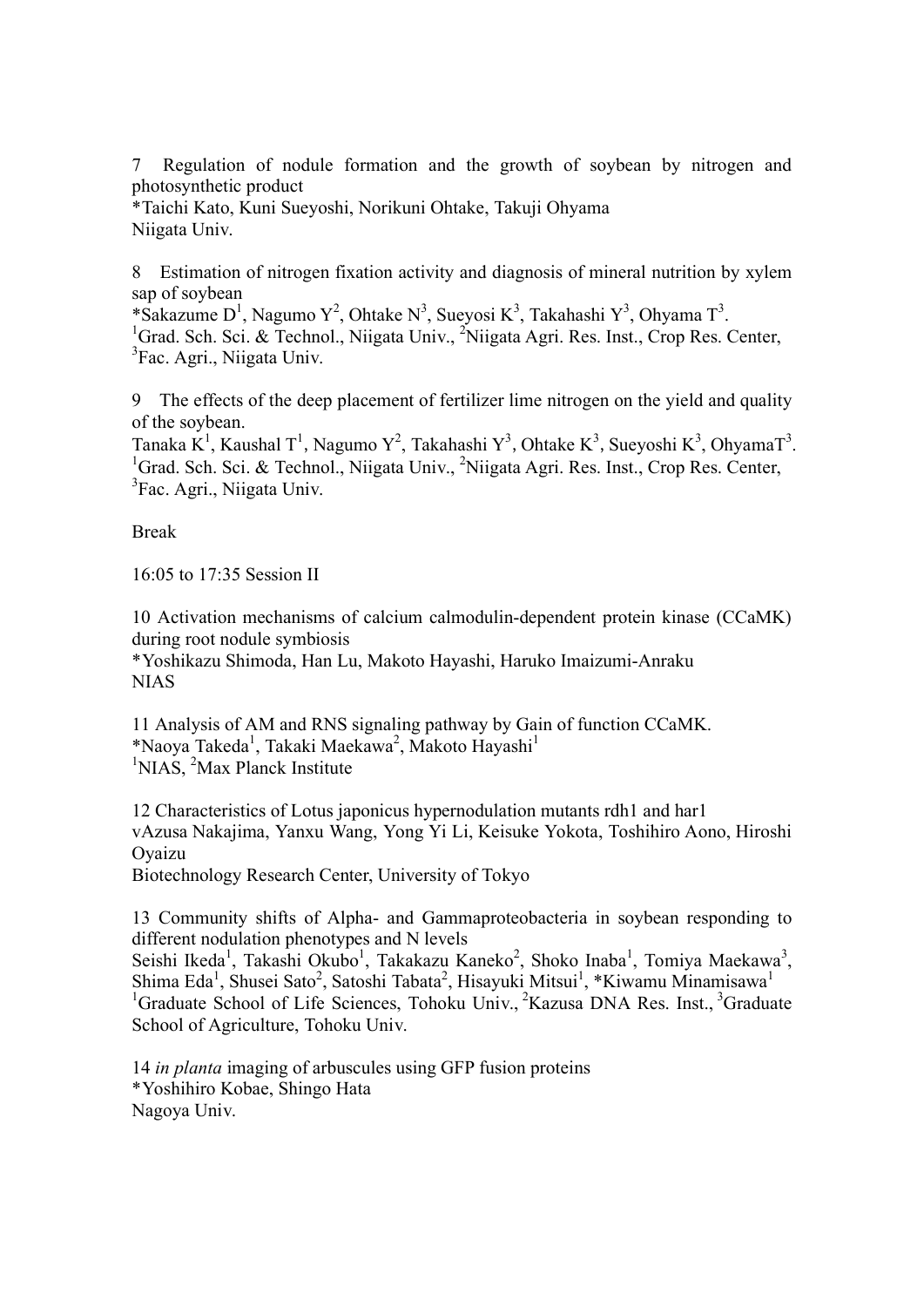15 PiP elicitor and suppressor of *Phytophthora infestans* regulate Ca2+ dependent portein kinase and the occurence of hypersensitive cell death in potato \*Naotaka Furuichi<sup>1</sup>, Hisakazu Okamura<sup>2</sup>, Masahiro Ohta<sup>1</sup>

<sup>1</sup>Grad.School of Science and Tech., Niigata Univ., <sup>1</sup>School of Technology, Niigata Univ.

17:55 to 18:40 Discussion for presentation No. 1-15

#### **9 September, Wednesday**

9:00 to 9:40 90 seconds presentation of odd number posters

- 9:40 to 11:10 Poster session (odd number posters)
- 11:10 to 12:00 Discussion for odd number posters

12:00 to 14:00 Lunch

- 14:00 to 14:40 90 seconds presentation of even number posters
- 14:40 to 16:10 Poster session (even number posters)
- 16:10 to 17:00 Discussion for even number posters

17:30 to 18:15 Special lecture

Prof. Masato Ikeda (Shinshu Univ., Japan) Strain Engineering in Genomic Era

#### **10 September, Thursday**

9:00 to 10:30 Session IV

16 The key new features of the RhizoBase \*Shiobu Okamoto<sup>1, 2</sup>, Mitsuteru Nakao<sup>1, 2</sup>, Takatomo Fujisawa  $1, 2$ , Shusei Sato<sup>1, 2</sup>, Yasukazu Nakamura<sup>2, 3</sup>, Takakazu Kaneko<sup>2, 4</sup> <sup>1</sup>DBCLS, <sup>2</sup>Kazusa DNA Res. Inst., <sup>3</sup>NIG DDBJ, <sup>4</sup>Kyoto Sangyo Univ.

17 Characterization and map-based cloning of *Ljsym102* involved in nitrogen fixation activity in Lotus japonicus Hiroko Yamaya<sup>1</sup>, Tsuneo Hakoyama<sup>1</sup>, Shusei Sato<sup>2</sup>, Takakazu Kaneko<sup>2</sup>, Satoshi Shibata<sup>1</sup>, Yoshihiro Hase<sup>3</sup>, Atsushi Tanaka<sup>3</sup>, Masayoshi Kawaguchi<sup>4</sup>, Norio Suganuma<sup>5</sup>,

Satoshi Tabata<sup>2</sup>, Makoto Hayashi<sup>1</sup>, Hiroshi Kouchi<sup>1</sup>, Yosuke Umehara<sup>1</sup> <sup>1</sup>NIAS, <sup>2</sup>Kazusa DNA Res.Inst., <sup>3</sup>Japan Atomic Energy Agency, <sup>4</sup>NIBB, <sup>5</sup>Aichi Univ. of Education.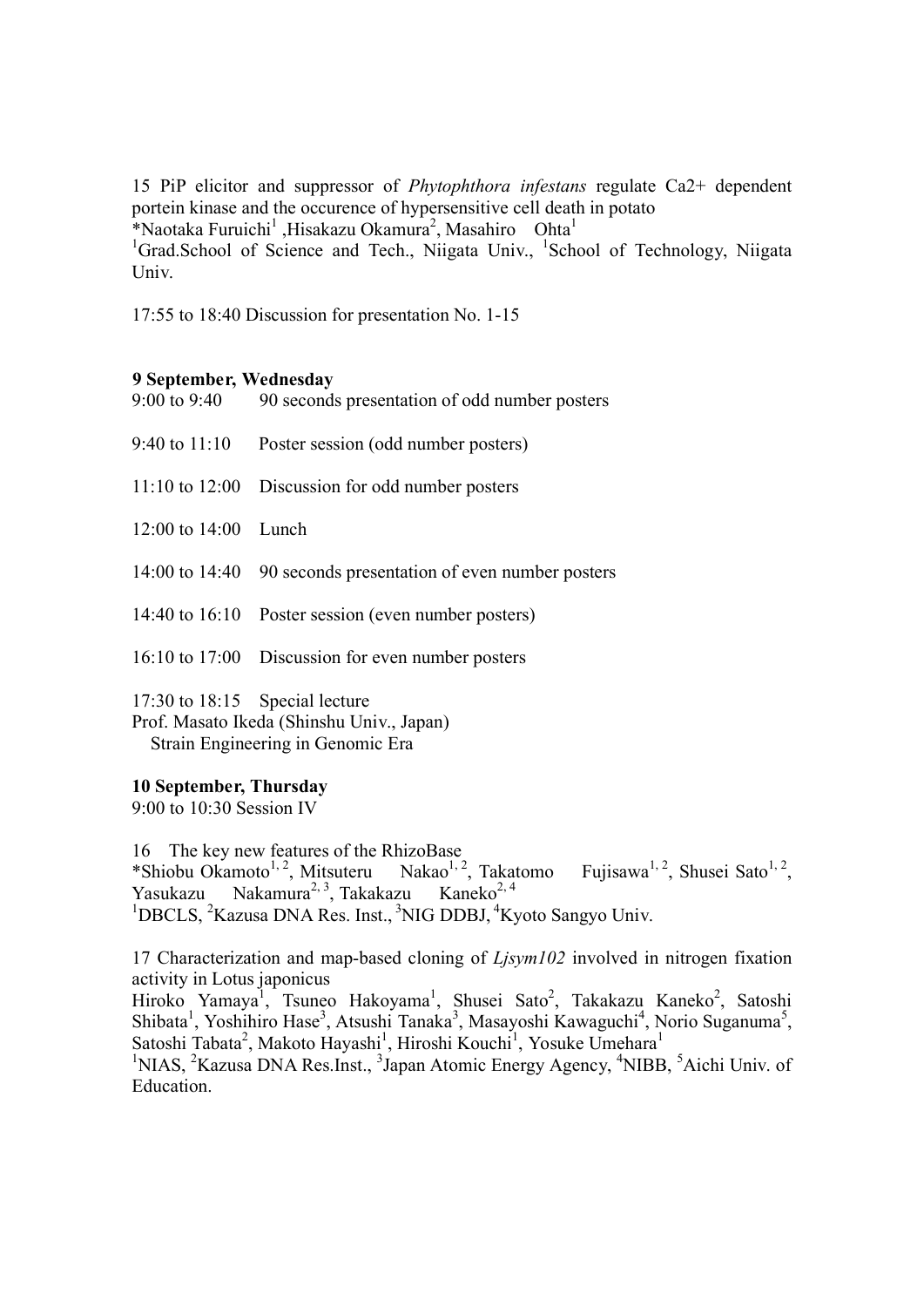18 Structural analysis of a nitrogenase-like enzyme protochlorophyllide reductase catalyzing a key reaction for greening in the dark

\*Yuichi Fujita<sup>1, 3</sup>, Jiro Nomata<sup>1</sup>, Norifumi Muraki<sup>2</sup>, Genji Kurisu<sup>2</sup> <sup>1</sup>Nagoya Univ., <sup>2</sup>Univ. Tokyo, <sup>3</sup>JST Presto

19 Surveying fungal gene expression during biotrophy in *Colletotrichum higginsianum* \*Hiroyuki Takahara, Richard O'Connell

Department of Plant-Microbe Interactions, Max Planck Institute for Plant Breeding Research.

20 Analysis of motility and virulence by using the defective mutant for flagellar motor protein (Mot) in *Pseudomonas syringae* pv. *tabaci*

\*Eiko Kanda, Fumiko Taguchi, Takahumi Kenmotsu, Yoshishige Inagaki, Kazuhiro Toyoda, Tomonori Shiraishi and Yuki Ichinose

Graduate school of Natural Science and Technology, Okayama University

21 Analysis on global regulation of pathogenicity-related genes of *Ralstonia solanacearum*

\*Yasufumi Hikichi, Takeshi Yoshimochi, Yong Zhang, Kouhei Ohnishi, Akinori Kiba Kochi Univ.

10:45 to 11:30 Session V

22 Generation of ROS and NO and its role on disease resistance in plants \*Shuta Asai<sup>1</sup>, Michie Kobayashi<sup>2</sup>, Miki Yoshioka<sup>1</sup>, Hirofumi Yoshioka<sup>1</sup> <sup>1</sup>Graduate School of Bioagricaltural Sciences, Nagoya University, <sup>2</sup>NIAS

23 A sec14p protein regulates defense responses of Nicotiana plants. \*Akinori Kiba, Kouhei Ohnishi, Yasufumi Hikichi Kochi Univ.

24 Comparative analysis of the Nod Factor signaling and chitin signaling \*Tomomi Nakagawa<sup>1</sup>, Hanae Kaku<sup>2</sup>, Akifumi Sugiyama<sup>3</sup>, Masayuki Shimamura<sup>4</sup>, Yoshikazu Shimoda<sup>1</sup>, Kojiro Takanashi<sup>3</sup>, Motomu Masai<sup>3</sup>, Kazufumi Yazaki<sup>3</sup>, Toshio Aoki<sup>4</sup>, Naoto , Naoto Shibuya<sup>2</sup>, Hiroshi Kouchi<sup>1</sup> <sup>1</sup>NIAS, <sup>2</sup>Meiji Univ., <sup>3</sup>Rish, Kyoto Univ., <sup>4</sup>Nihon Univ.

11:30 to 12:15 Discussion for presentation No.  $16 - 24$ .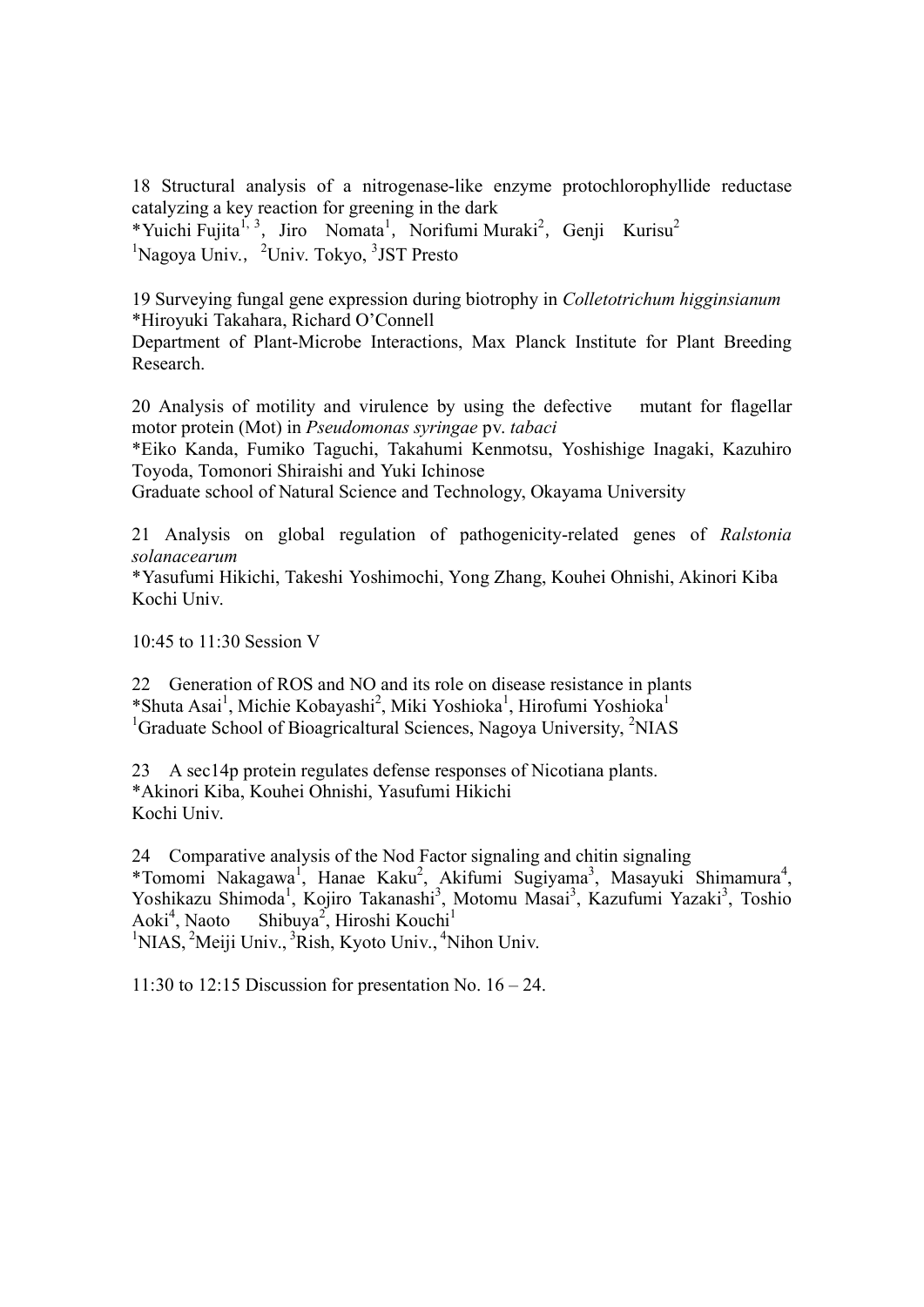# **2009 JSPMI Poster presentation program**

### **Odd numbers, 9 September, Wednesday 9:00-11:10 Even numbers, 9 September, Wednesday 14:00-16:10**

P1 Expression of lipopolysaccharide binding protein genes in *Lotus japonicus* \*Ei-ichi Murakami<sup>1</sup>, Hitomi Takayama<sup>1</sup>, Yoshikazu Shimoda<sup>2</sup>, Shusei Sato<sup>3</sup>, Sayaka Muto<sup>4, 5</sup>, Kucho Ken-ichi<sup>1</sup>, Shiro Higashi<sup>1</sup>, Mikiko Abe<sup>1</sup>, Yukio Nagano<sup>4</sup>, Toshiki Uchiumi<sup>1</sup>

<sup>1</sup>Grad. Sc. Sci. & Eng., Kagoshima Univ., <sup>2</sup>NAIS, <sup>3</sup>Kazusa DNA Res. Inst., <sup>4</sup>Grad. Agr. Saga Univ., <sup>5</sup>Analyt. Res. Cent. Experimental Sci, Saga Univ.

P2 Development and characterization of core collection for wild accession of *Lotus japonicus*

\*Masatsugu Hashiguchi<sup>1</sup>, Sayumi Kai<sup>2</sup>, Hidenori Tanaka<sup>1</sup>, Takahiro Gondo<sup>1</sup>, Hiroyoshi Iwata<sup>3</sup>, Ryo Akashi<sup>1</sup>

<sup>1</sup>FSRC, Univ. of Miyazaki, <sup>2</sup>Interdiscipl. Grad. Sch. Agri. and Eng., Univ. of Miyazaki, 3 NARC

P3 Overexpression lines of a class 1 hemoglobin gene of *Lotus japonicus*

\*Yo-ichiro Tanimura<sup>1</sup>, Tomohiro Kado<sup>1</sup>, Ken-ichi Kucho<sup>1</sup>, Toshio Aoki<sup>2</sup>, Shiro Higashi<sup>1</sup>, Mikiko Abe<sup>1</sup>, Toshiki Uchiumi<sup>1</sup>

<sup>1</sup>Kagoshima Univ.Grad. Schl. Sci. Eng., <sup>2</sup>Nihon Univ., Fac. Biores. Sci.

P4 Expression and functional analysis of a full-size ABCG type transporter, LjABCG1, in *Lotus japonicus*

\*Shoju Fukuda<sup>1</sup>, Akifumi Sugiyama<sup>1</sup>, Kojiro Takanashi<sup>1</sup>, Nobukazu Shitan<sup>1</sup>, Shusei Sato<sup>2</sup>, Satoshi Tabata<sup>2</sup>, Kazufumi Yazaki<sup>1</sup>

<sup>1</sup>Kyoto Univ., <sup>2</sup>Kazusa DNA Res. Inst.

P5 Functional analysis of SNARE genes in *Lotus japonicus* nodules \*Yosuke Kanki, Tomomi Manabe, Misa Komi, Mika Nomura, Sigeyuki Tajima Faculty of Agriculture, Kagawa University

P6 Screening of ABA related-mutants of *Lotus japonicus* \*Ayaka Yamauchi<sup>1</sup>, Susumu Arima<sup>1</sup>, Masatsugu Hashiguchi<sup>2</sup>, Ryo Akashi<sup>2</sup>, Akihiro Suzuki<sup>1</sup>

<sup>1</sup>Fac.Agr., Saga Univ., <sup>2</sup>FSRC., Miyazaki Univ.

P7 Functional characterization of *Mesorhizobium loti* STM mutants in *Lotus japonicus* symbiosis

\*Nanthipak Thapanapongworakul<sup>1</sup>, Hiroto Tsuji<sup>1</sup>, Shusei Sato<sup>2</sup>, Yoshikazu Shimoda<sup>2</sup> Shimoda<sup>2</sup>. Satoshi Tabata<sup>2</sup>, Mika Nomura<sup>1</sup>, Shigeyuki Tajima<sup>1</sup>

<sup>1</sup>Faculty of Agriculture, Kagawa University,  ${}^{2}$ Kazusa DNA Research Institute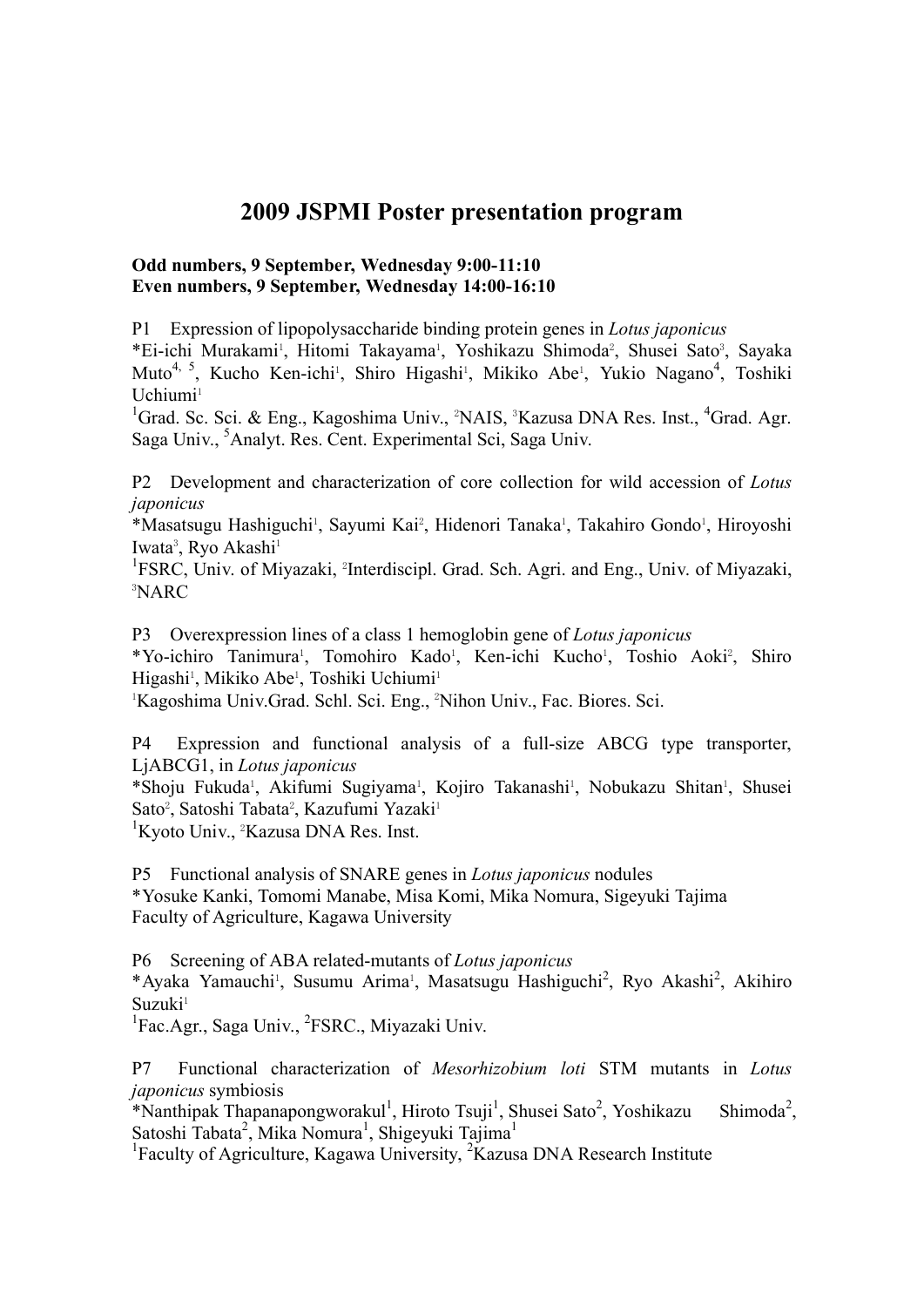P8 Phenotype of class 1 hemoglobin mutant limes of *Lotus japonicus* \*Tomohiro Kado, Ken-ichi Kucho, Mikiko Abe, Siro Higashi, Toshiki Uchiumi Grad.Sc. Sci. & Eng., Kadoshima Univ.

P9 Functional analysis of soybean and *Lotus japonicus* mitochondrial proteins \*Hatthaya Arunothayanan, Mika Nomura, Shigeyuki Tajima Faculty of Agriculture, Kagawa University

P10 The effect and mechanism of enhanced nitrogen fixation in ABA low-sensitive mutant *enf1* of *Lotus japonicus*

\*Koichi Futsuki<sup>1</sup>, Akiyoshi Tominaga<sup>1</sup>, Maki Nagata<sup>2</sup>, Hidetoshi Abe<sup>1</sup>, Toshiki Uchiumi<sup>3</sup>, Ken-ichi Kucho<sup>3</sup>, Mikiko Abe<sup>3</sup>, Masatsugu Hashiguchi<sup>4</sup>, Ryo Akashi<sup>4</sup>, Ann Hirsch<sup>5</sup>, Susumu Arima<sup>1</sup>, Akihiro Suzuki<sup>1</sup>

<sup>1</sup>Fac.Agr., Saga Univ., <sup>2</sup>Grad. Sc. Sci & Eng., Kagoshima Univ., <sup>3</sup>Fac. Sci., Kagoshima Univ., <sup>4</sup>FSRC., Miyazaki Univ., <sup>5</sup>UCLA

P11 Toward identification of genes that promote rice growth by AM symbiosis. \*Sayo Suzuki<sup>1</sup>, Mari Banba<sup>2</sup>, Yoshihiro Kobae<sup>2</sup>, Daisuke Nakagawa<sup>2</sup>, Shingo Hata<sup>2</sup> <sup>1</sup>Sch. Agriculture, Nagoya Univ., <sup>2</sup>Grad. Sch. Bioagricult. Sci., Nagoya Univ.

P12 Characterization of novel Hist - mutants in *Lotus japonicus* \*Koji Yano<sup>1</sup>, Norio Suganuma<sup>2</sup>, Shusei Sato<sup>3</sup>, Satoshi Tabata<sup>3</sup>, Hiroshi Kouchi<sup>1</sup>, Yosuke Umehara<sup>1</sup>

<sup>1</sup>NIAS, <sup>2</sup>Aichi University of Education, <sup>3</sup>Kazusa DNA Res. Inst.

P13 Mesorhizobial genes specifically expressed during establishment and maintenance of symbiosis with *Lotus japonicus*: findings by improved RIVET system Eriko Ishida<sup>1</sup>, \* Yoshimi Tani<sup>1</sup>, Elina Mishima<sup>1</sup>, Shin Okazaki<sup>1</sup>, Shusei Sato<sup>2</sup>, Satoshi Tabata<sup>2</sup>, \*Kazuhiko Saeki<sup>1</sup>

<sup>1</sup>Nara Women's University, <sup>2</sup>Kazusa DNA Research Institute

P14 Development of DNA microarray for *Mesorhizobium loti* MAFF303099 and its application on the comprehensive transcriptome analysis \*Hiroyuki Ichida<sup>1,2</sup>, Katsuyoshi Yoneyama<sup>1</sup>, Tomoko Abe<sup>2</sup> <sup>1</sup>Faculty of Agriculture, Meiji University, <sup>2</sup>Nishina Center, RIKEN

P15 Analysis of effector proteins of *Mesorhizobium loti* TypeIII Secretion System \*Miku Higashi<sup>1</sup>, Saori Okabe<sup>1</sup>, Shin Okazaki<sup>1</sup>, Yoshikazu Shimoda<sup>2</sup>, Shusei Sato<sup>2</sup>, Satoshi Tabata<sup>2</sup>, Tetsuko Noguchi<sup>1</sup>, Kazuhiko Saeki<sup>1</sup> <sup>1</sup>Nara Women's Univ., <sup>2</sup>Kazusa DNA Research Institute

P16 Genomic comparison between strains USDA122 and USDA110 of *Bradyrhizobium japonicum*

Takahiro Tsukui<sup>1</sup>, Takakazu Kaneko<sup>2</sup>, Manabu Itakura<sup>1</sup>, Manabu Yamada<sup>3</sup>, Shusei Sato<sup>3</sup>, Hisayuki Mitsui<sup>1</sup>, Shima Eda<sup>1</sup>, Kiwamu Minamisawa<sup>1</sup>

<sup>1</sup>Graduate School of Life Sciences, Tohoku University, <sup>2</sup>Kyoto Sangyo University,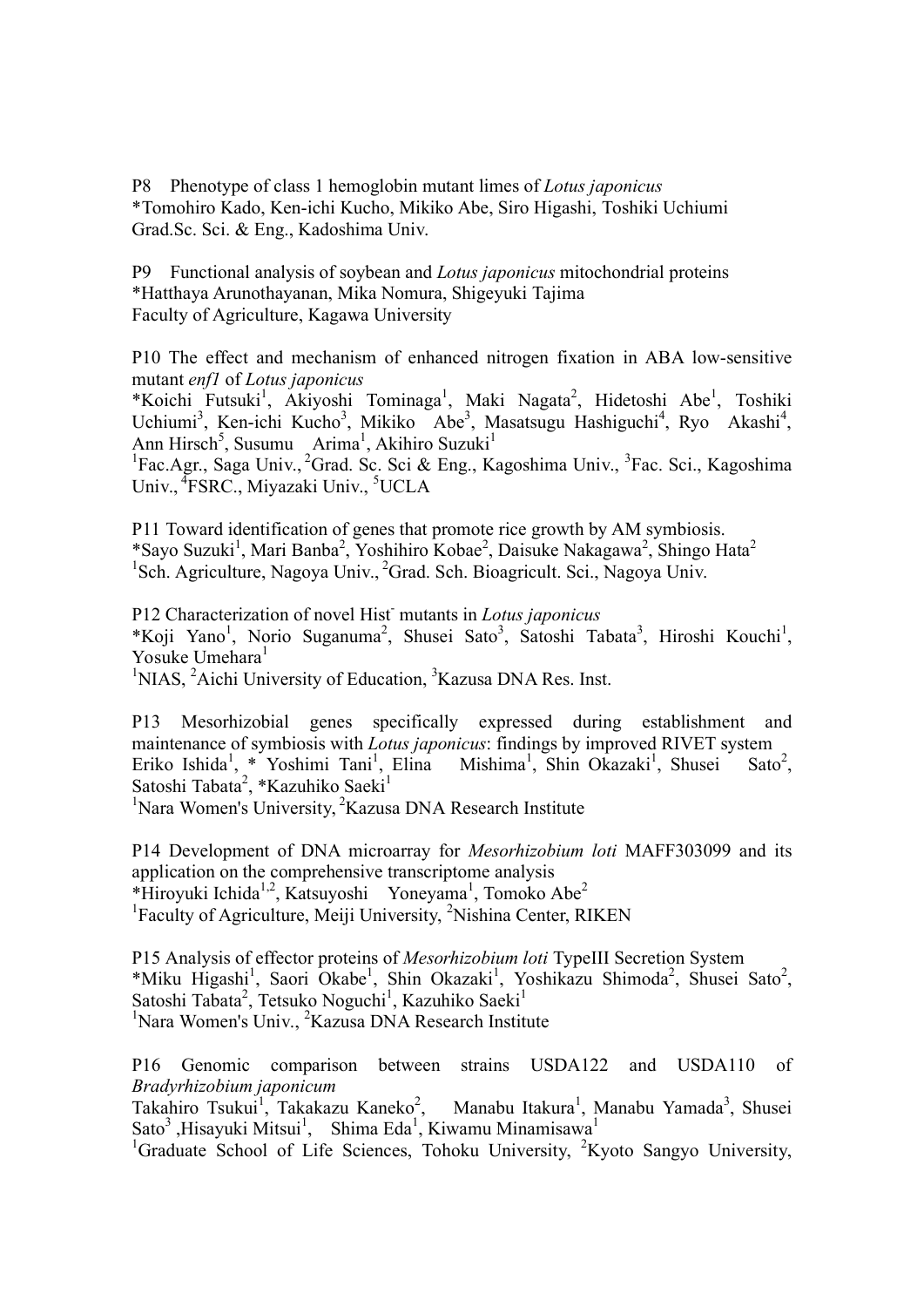<sup>3</sup>Kazusa DNA Research Institute

P17 Analysis of novel symbiotic gene of *Mesorhizobium loti* with *M*. *loti* MAFF303099 mutated by signature-tagged mutagenesis \*Hiroki Nakatsukasa<sup>1</sup>, Yoshikazu Shimoda<sup>2</sup>, Yasukazu Nakamura<sup>3</sup>, Satoshi Tabata<sup>1</sup>,

Shusei Sato<sup>1</sup>

<sup>1</sup>Kazusa DNA Res. Inst., <sup>2</sup>NIAS, <sup>3</sup>DDBJ

P18 Functional and evolutionary genomics: evolutionary estimation and empirical verification of the functional genes in rhizobia genome for mutualism between legumes and rhizobia

Seishiro Aoki<sup>1</sup>, Yoshikazu Shimoda<sup>2</sup>, Motomi Ito<sup>1</sup> <sup>1</sup>Tokyo Univ., <sup>2</sup>NIAS

P19 Rhizobium Type III secretion system is involved in the nodulation of *Rj* soybean \*Shin Okazaki, Kazuhiko Saeki

Department of Biological Science, Faculty of Science, Nara Women's University

P20 KazusaMart: data integration and management system for RhizoBase \*Takatomo Fujisawa<sup>1</sup>, Shinobu Okamoto<sup>1,2</sup>, Mitsuteru Nakao<sup>1,2</sup>, Takakazu Kaneko<sup>1,3</sup>, Shusei Sato<sup>1</sup>, Yasukazu Nakamura<sup>1,4</sup> <sup>1</sup>KDRI, <sup>2</sup>DBCLS, <sup>3</sup>Kyoto Sangyo Univ., <sup>4</sup>NIG DDBJ

P21Analysis of factors on increase of Endophytic infections of non-symbiotic to black soybean root nodules under continuous cropping of black soybean.

Kenichi Nakajim<sup>1</sup>, \*Tadashi Yokoyama<sup>1</sup>, Masami Yoshikawa<sup>2</sup>, Seiji Matsumoto<sup>2</sup> <sup>1</sup>Tokyo Univ. of Agriculture and Technology, <sup>2</sup>Kyoto Prefectural Agriculture, Forestry and Fisheries Technology Center

P22 Complete genomic structure of the cultivated rice endophyte *Azospirillum* sp. B510 Takakazu Kaneko<sup>1</sup>, Kiwamu Minamisawa<sup>2</sup>, Hiroki Nakatsukasa<sup>3</sup>, Hisayuki Mitsui<sup>2</sup>, Yasuyuki Kawaharada<sup>2</sup>, Yasukazu Nakamura<sup>4</sup>, Satoshi Tabata<sup>3</sup>, Shusei Sato<sup>3</sup> <sup>1</sup>Kyoto Sangyo Univ., <sup>2</sup>Tohoku Univ., <sup>3</sup>Kazusa DNA Res. Inst., <sup>4</sup>DDBJ

P23 Repression of Type III Secretion System in *Bradyrhizobium japonicum nolA* and *nodD2* mutants

\*Keisuke Takeshima 1 , Min Wei 1 , Tadashi Yokoyam 2 , Kiwamu Minamisawa 3 , Hisayuki Mitsui<sup>3</sup>, Manabu Itakura<sup>3</sup>, Takakazu Kaneko<sup>4</sup>, Satoshi Tabata<sup>5</sup>, Kazuhiko Saeki<sup>6</sup>, Hirofumi Oomori<sup>7</sup>, Shigeyuki Tajima<sup>8</sup>, Toshiki Uchiumi<sup>9</sup>, Mikiko Abe<sup>9</sup>, Takuji  $Ohwada<sup>1</sup>$ 

<sup>1</sup>Obihiro University of Agriculture and Veterinary Medicine, <sup>2</sup>Tokyo University of Agriculture and Technology, <sup>3</sup>Graduate school of Life Science, Tohoku University,

<sup>4</sup> Faculty of Engineering, Kyoto Sangyo University, <sup>5</sup> Kazusa DNA Research Institute,  ${}^{6}$ Department of Biology Science, Nara Women's University,  ${}^{7}$ Department of Biology, Graduate School of Science Osaka University, <sup>8</sup>Department of Life Science, Kagawa University, <sup>9</sup>Graduate School of Science and Engineering, Kagoshima University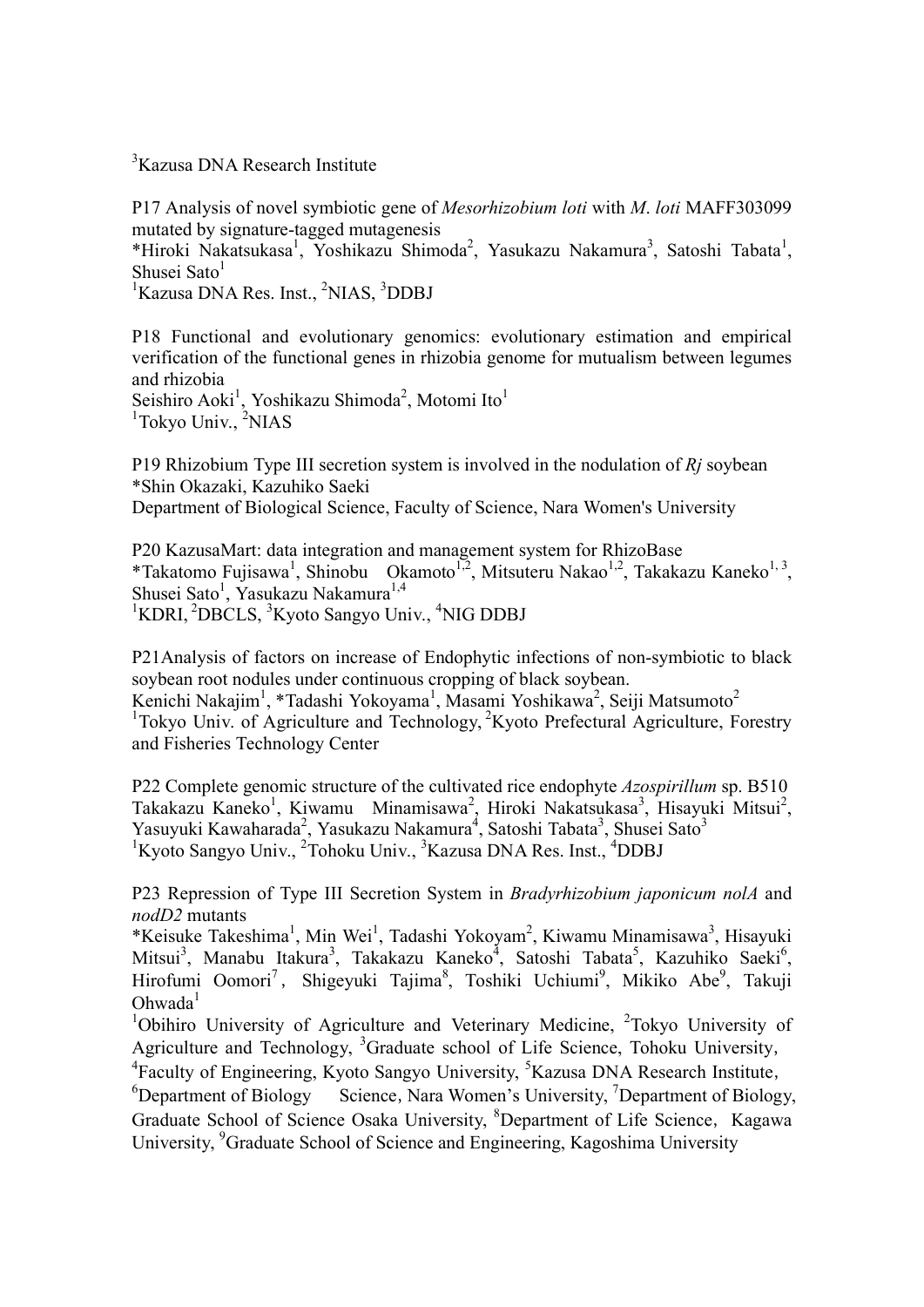P24 The linkage mapping and the phenotypic characterization of symbiotic mutants of *Lotus japonicus*, specific for arbuscular mycorrhiza

\*Tomoko Kojima<sup>1</sup>, Hirosuke Oba<sup>2</sup>, Katsuharu Saito<sup>3</sup>, Suganuma Norio<sup>4</sup>, Masayoshi Kawaguchi<sup>5</sup>, Ryo Ohtomo<sup>1, 6</sup>

<sup>1</sup>National Institute of Livestock and Grassland Science, <sup>2</sup>The University of Tokyo, <sup>3</sup>Shinshu University, <sup>4</sup>Aichi University of Education, <sup>5</sup>National Institute of Basic Biology, <sup>6</sup>present: Ministry of Agriculture, Forestry and Fisheries

P25 Mycorrhiza-inducible mineral nutrient transporters of rice and sorghum \*Daisuke Nakagawa, Yoshihiro Kobae, Shingo Hata Grad.Sch.Bioagricult.Sci., Nagoya Univ.

P26 Proteomic analysis of a *S. meliloti* strain BL3 membrane proteins by mass spectrometry and investigation of salt stress response

Tanthanuch, W.<sup>1</sup>, Mohammed, S.<sup>2</sup>, Matthiesen, R.<sup>2</sup>, Titrabutr, P.<sup>1</sup>, Yamabhai, M.<sup>1</sup>, Taemthaisong, K.<sup>1</sup>, Jensen, Ole N.<sup>2</sup>, \*Teaumroong, N.<sup>1</sup>, Boonkerd, N.<sup>1</sup>

<sup>1</sup>Sc. Biotech., Agr. tech., Suranaree Univ. Technology., <sup>2</sup>Dept. Biochem., Mol. Biol., Univ. Southern Denmark.

P27 Arbuscular mycorrhizal symbiosis in rice strigolactone-deficient mutants \*Satoko Yoshida<sup>1</sup>, Mikihisa Umehara<sup>1</sup>, Kohki Akiyama<sup>2</sup>, Junko Kyozuka<sup>3</sup>, Shinjiro Yamaguchi<sup>1</sup>, Ken Shirasu<sup>1</sup> <sup>1</sup>RIKEN, PSC, Osaka Pref. Univ., <sup>3</sup>Univ. Tokyo

P28 Application of strong promoters to transformation of the symbiotic nitrogen-fixing bacterium *Frankia*

\*Kentaro Kakoi, Masatoshi Yamaura, Shiro Higashi, Toshiki Uchiumi, Mikiko Abe, Ken-ichi Kucho

Graduate School of Science and Engineering, Kagoshima University

P29 Involvement of phospholipid metabolism in *Ralstonia solanacearum*-tobacco plants interaction

\*Masahito Nakano, Kouhei Ohnishi, Yasufumi Hikichi, Akinori Kiba Kochi Univ.

P30 Induction of hyphal branching in an AM fungus *Glomus intraradices* by a branched fatty acid from *Paenibacillus validus*

Kohki Akiyama, \*Ippo Tsutsui, Hideo Hayashi

Grad. Sch. Life & Environ. Sci., Osaka Prefecture Univ.

P31 Expression of an abscisic acid-responsive β-1,3-glucanase gene in autoregulation of nodulation

\*Osuki, K.<sup>1</sup>, Suzuki, A.<sup>3</sup>, Hara, H.<sup>1</sup>, Kinoue, T.<sup>2</sup>, Yamashita, K.<sup>1</sup>, Ishihara, M.<sup>2</sup>, Kobayashi, Y.<sup>2</sup>, Asami, T.<sup>4</sup>, Kucho, K.<sup>1</sup>, Uchiumi, T.<sup>1</sup>, Higashi, S.<sup>1</sup>, Abe, M.<sup>1</sup>

<sup>1</sup>Graduate School of Science and Engineering, Kagoshima Univ. <sup>2</sup>Department of Chemistry and Bioscience, Kagoshima Univ., <sup>3</sup>Department of Environmental Science,